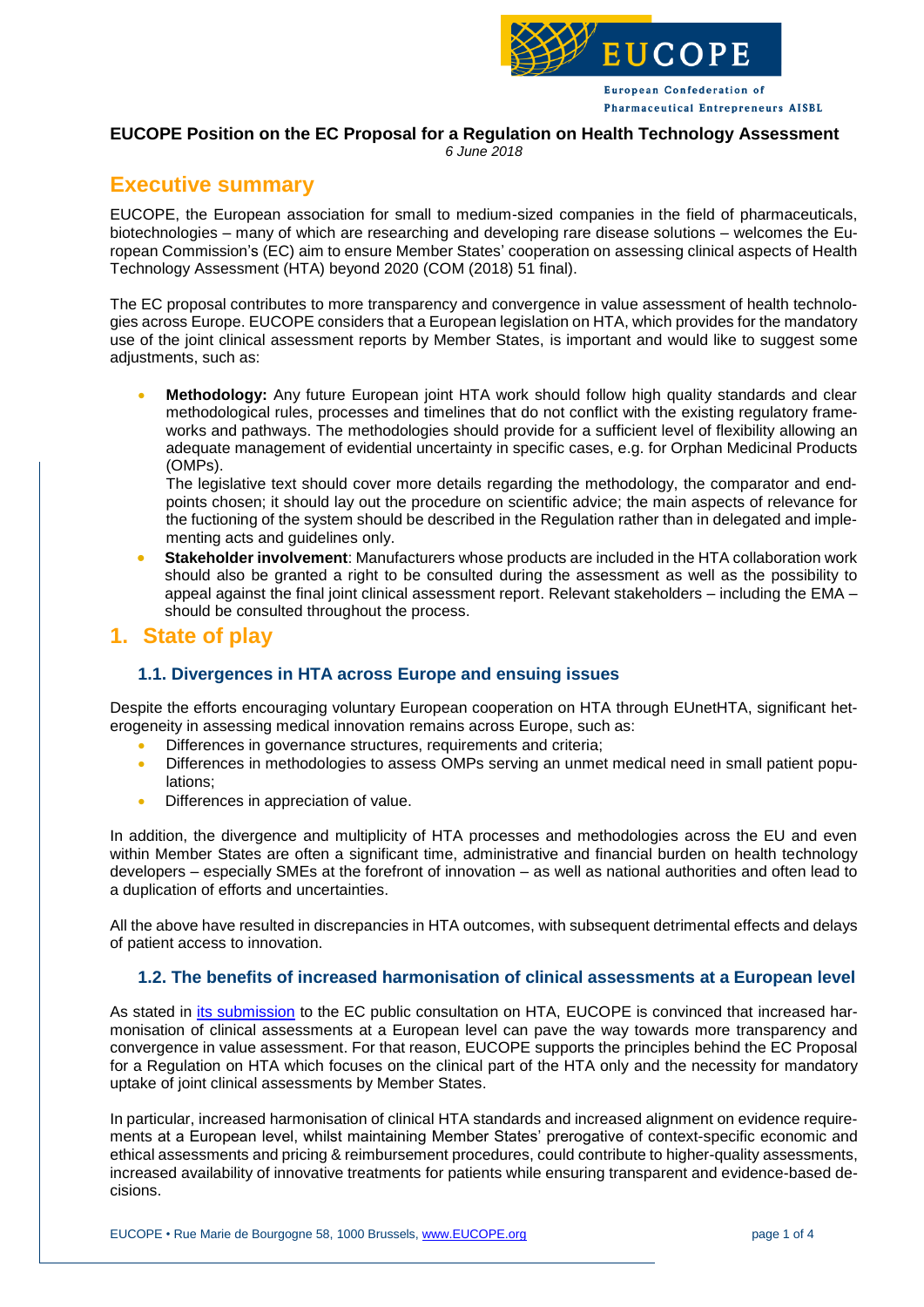

**Pharmaceutical Entrepreneurs AISBL** 

It can also be anticipated that a European legislation, which allows for a convergence of tools, methodologies and procedures, could reduce burdens and compliance costs for small and mid-sized manufacturers, and as such, increase certainty as to how the product will be assessed, business predictability and competitiveness. The possibility to request a joint scientific consultation, thus allowing companies to seek simultaneous advice from various authorities during the development phase of a product on the level of data and evidence needed, would also be favourable to small and mid-sized manufacturers in particular.

The proposal for a sustainable structure for cooperation on clinical assessments of health technologies is also a unique opportunity for national healthcare systems to avoid duplicative efforts and inneficient use of resources, as well as to issue assessments more quickly and based on robust evidence through sharing of expertise.

However, further key issues such as a clear set of rules of procedure, a clear framework for the methodology of the clinical assessments, built on the EUnetHTA methodological guidelines and sufficiently flexible to account for highly-specialised medicines such as OMPs, and stakeholder involvement, remain disregarded by the EC Proposal and should be defined in the Regulation itself in greater detail.

## **2. Procedural rules for joint clinical assessments and joint scientific consultations should be further defined**

The EC has issued a Proposal that provides a general legislative framework for increased cooperation on clinical assessments at EU level, and for which the most significant aspects would be dealt with in implementing and delegated acts.

While EUCOPE understands the necessity to address some technicalities in tertiary legislation, basic principles need to be enshrined in the Regulation in order to avoid uncertainty for manufacturers, HTA bodies and patients and pave the way for an absolute degree of acceptance of the joint clinical HTA outcomes by all individual Member States.

In order to offset the levels of ambiguity and uncertainty in the current EC Proposal, EUCOPE would recommend to provide a legal frame in the Regulation for the methodology for joint clinical assessments and scientific consultations, the integration of the joint clinical assessments with the regulatory procedures, and the consultation of stakeholders throughout the value assessment of health technologies. The methodologies should provide for a sufficient level of flexibility allowing an adequate management of evidential uncertainty in specific cases, eg for OMPs.

#### **2.1. Timeliness of the joint clinical assessments**

According to the detailed explanation of the specific provisions of the EC Proposal (page 12), joint clinical assessment reports would be made available at the time or shortly after the final EC decision granting marketing authorisation. The foreseen timing would directly prevent health technology developers from submitting their application for pricing & reimbursement as early as it is currently done in some Member States. In particular, this would go against some national procedures whereby a company can submit an application for pricing and/or reimbursement at the time of the opinion of the EMA Committee for Human Medicinal Products (CHMP) – such as in Belgium, Italy, Sweden or the UK – or at the EC decision to grant the marketing authorisation.

In order to avoid both patient access delays and uncertainties for manufacturers, EUCOPE recommends making the joint clinical assessment reports available at latest by the EC decision to grant the marketing authorisation to a product. Further, clear guidelines on subsequent submission of new developing evidence for product re-evauation must also be pre-specified.

#### **2.2. The scope for joint clinical assessments**

According to Article 4(2) and (3), the selection of medicines that will undergo the joint clinical assessments is to be done at the sole discretion of the Coordination Group, based on a set of criteria, and to be published in the annual work programme, a year before the joint work. With such vague timelines, the proposal brings further unpredictability and uncertainties for manufacturers.

In order to ensure a timely selection of health technologies – e.g. during phase III clinical trials – and the preparedness of developers for upcoming joint assessments, the annual work programme should systematically build on the Horizon Scanning joint work.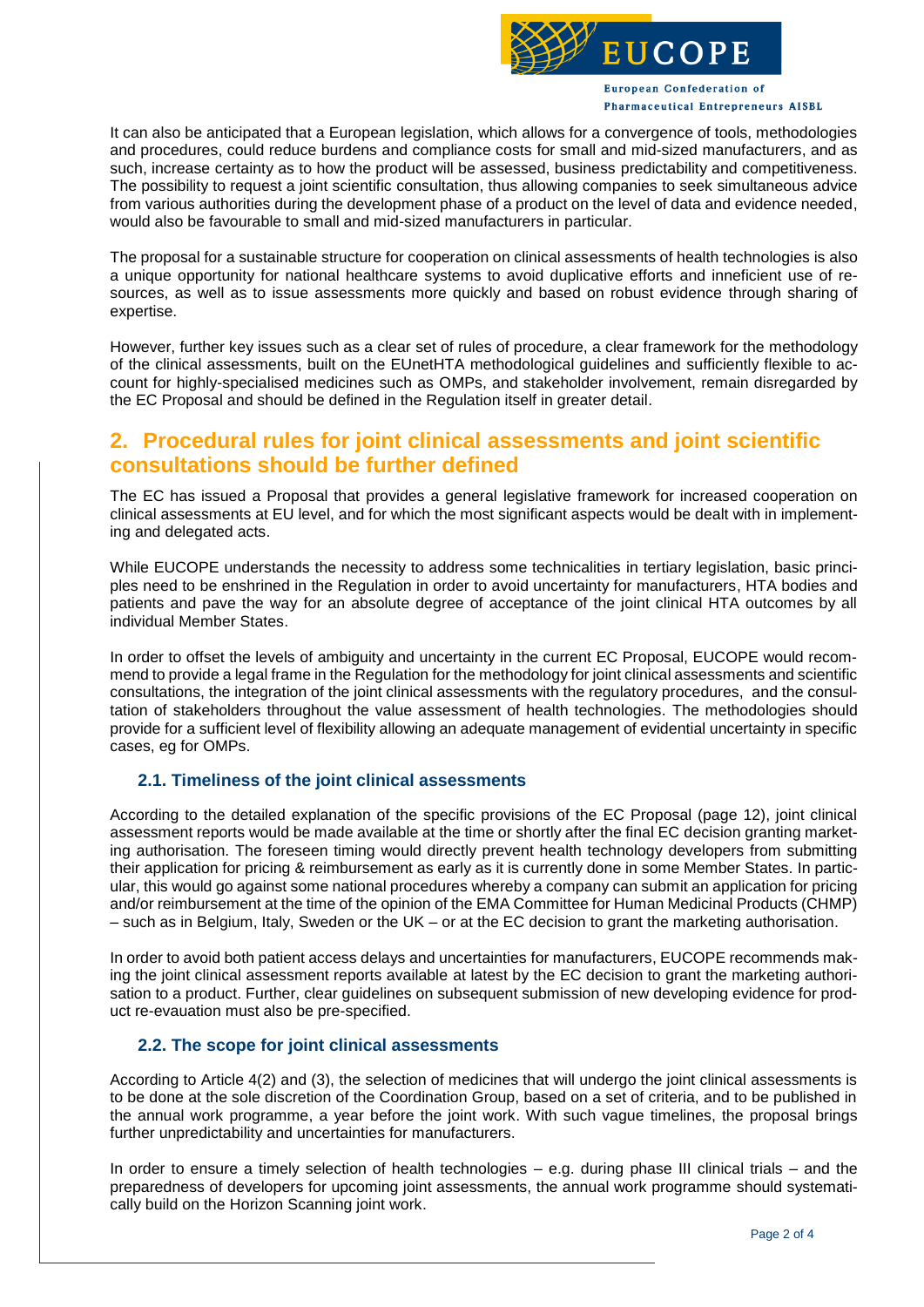

#### **2.3. Alignment between the EU joint work on HTA with the regulatory framework**

EUCOPE considers that the current EC Proposal can only lead to an improvement of the status quo if the following guarantees are provided in the legislative text:

- Joint clinical assessments will not delay early access to breakthrough medicines that benefit from the PRIME or orphan designation or are eligible for accelerated assessment.
- Joint clinical assessments for OMPs, whereby their added value needs to be demonstrated, would not be duplicative of the significant benefit demonstration over existing alternatives required by the EMA for approval.

Granting a more prominent role to the EMA in the consultation process would also help ensure that joint HTA work is well-integrated with the existing regulatory framework.

#### **2.4.Acknowledging the specificities of OMPs in the EU HTA legislation**

Due to the rarity of the diseases OMPs are intended for, available evidence and data are limited. Furthermore, when an unmet medical need exists, the study design might be unable to be comparative (no alternative), leading to ratings of current submitted evidence as in-adequate or sub-standard. Therefore, a "one-size-fitsall" methodology not considering the specificities of OMPs would ultimately lead to considerable delays in or even hinder patients' access to those medicines across the Member States.

Currently, certain national legislation has distinct processes for OMPs in place, thereby duly recognising the specificities of these medicines (e.g. in England, Scotland, and Germany, where specific HTA processes provide for a greater acceptance of evidential uncertainty in the assessments of OMPs) whilst there are no EUnetHTA guidelines on how the value of OMPs should be assessed.

As identified by the Commission in its proposal, European coordination of OMP value assessment processes can guarantee more consistency in the definition and assessment of clinical value and a pooling of data and epidemiology. European cooperation on OMP-specific clinical assessment would also deliver opportunities for more systematic collection and assessment of data. However, it is important to ensure that any new approach should not result in worsening conditions for OMP assessment or in unnecessary delays compared to the current situation. In addition, it should not undermine favourable national pathways for OMPs and should acknowledge the principle of differentiated assessment. It should be in particular respected that the European Commission's decision to designate a medicinal product as an OMP includes the acknowledgement of a significant benefit over existing methods as it is, *inter alia*, laid down in the German legislation. The German law rightfully provides that for most OMPs the additional benefit is assumed by law while for other medicines, this benefit is graded in the HTA.

Consequently, it needs to be already laid down in the text of the Regulation that the implementing and delegated acts on the procedural rules (Article 11(1)) will provide for a sufficient level of flexibility allowing an adequate management of evidential uncertainty in specific cases, in particular for OMPs.

#### **2.5. Ensuring the right level of stakeholder involvement**

In order to ensure a thorough, transparent, independent and inclusive joint work, the proposed Regulation provides for 'appropriate involvement of stakeholders' in the Coordination Group's work (Article 3). This includes:

- The opportunity to input in joint clinical assessment and scientific consultation reports by thealth technology developers, patients and clinical experts,
- The creation of a Stakeholder Network (Article 26), which shall take part in ad-hoc meetings with the Coordination Group.

According to Articles 16 and 17, the Commission shall be given the power to develop implementing acts on the consultation of the above-mentioned stakeholders for both activity sets. The Commission will also select participating organisations to the Stakeholder Network based on criteria to be later defined.

The provisions, as such, do not provide enough clarity on stakeholders' – and more particularly industry's, patients and experts – involvement. Similarly, procedures and timing for stakeholders' comments along the joint clinical assessments are not detailed enough. EUCOPE considers it important for developers whose technology is included in the HTA collaboration work to be consulted during the assessment of their health technology and by the time the joint clinical assessment report is finalised. Finally, active stakeholder participation